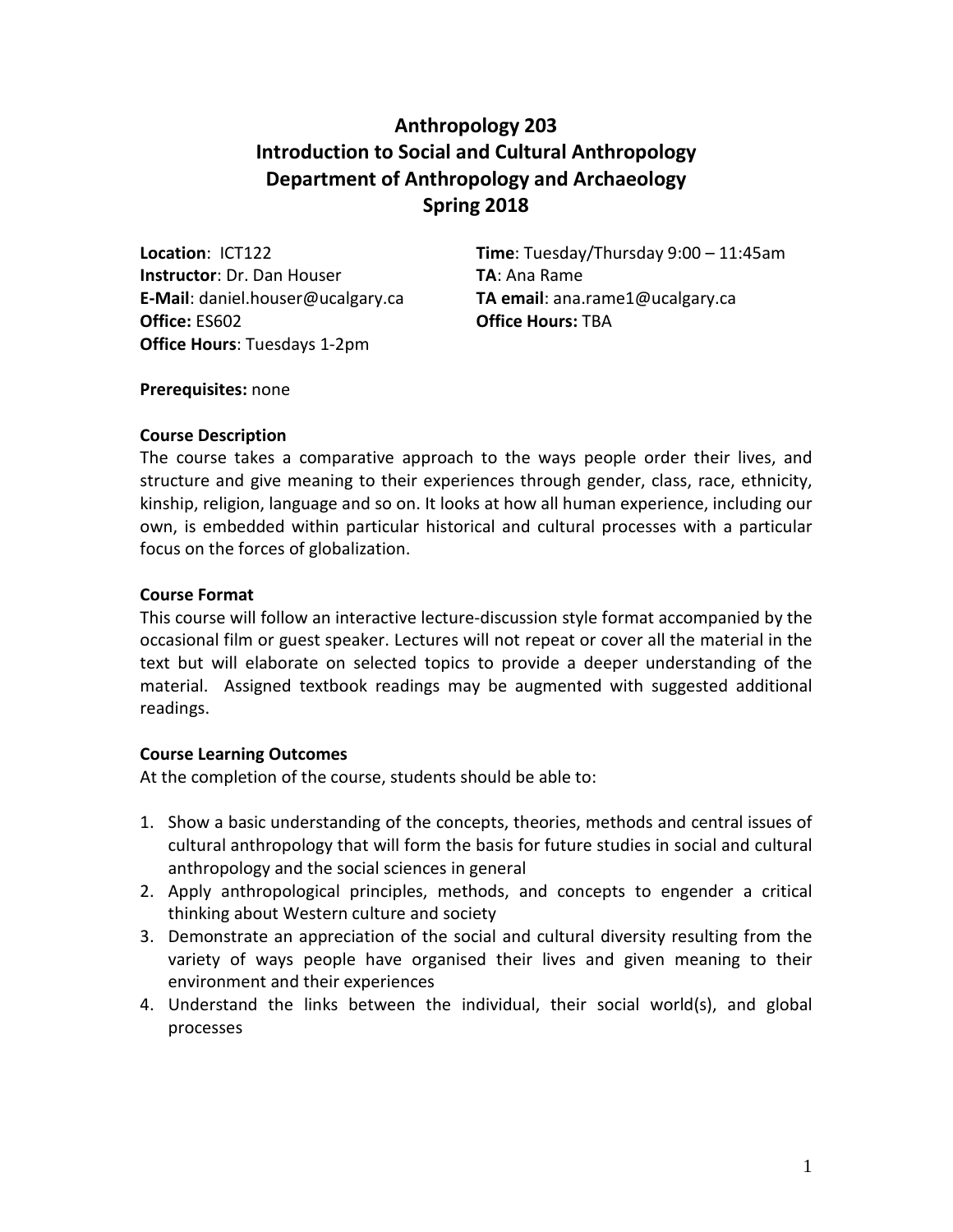## **Required Text**

Ferraro, Gary, Susan Andreatta and Chris Holdsworth 2017. *Cultural Anthropology: An Applied Perspective* (CDN edn). Nelson Publishers.

## **Additional Readings**

Links to any additional readings will be made available through D2L.

#### **Course Policies**

Course materials and information, and unofficial grades, will be posted on D2L.

## **Email Policy**

In any email correspondence, please begin with the course code (Anth 203) in the subject line, and please use your U Calgary email address. Include a proper salutation, and be concise. You can generally expect a reply to an email within 24 hours – which means do NOT expect an immediate reply. Emails are unlikely to receive replies on weekends.

## **Cell Phone and Laptop/Tablet Policy**

Cell phones must be set to silent during class. Laptops and tablets should be used only for taking notes.

## **Assessment**

Course grades will be determined through the following:

#### **1. Mid-term exam 1**

- 30% of final grade
- Format: Multiple-choice questions
- Date: May 29<sup>th</sup>

#### **2. Mid-term exam 2**

- 30% of final grade
- Format: Multiple-choice questions
- Date: June  $12^{\text{th}}$

#### **3. Final Exam**

- 40% of final grade
- Format: Multiple-choice and short/long answer questions
- The final exam will be a registrar scheduled exam. Date, time, and location TBA

#### **Note: The final exam is cumulative**

#### **Attendance**

Students are expected to attend all classes and to contribute to class discussions based on the class material, assigned readings and films. Students will be unable to make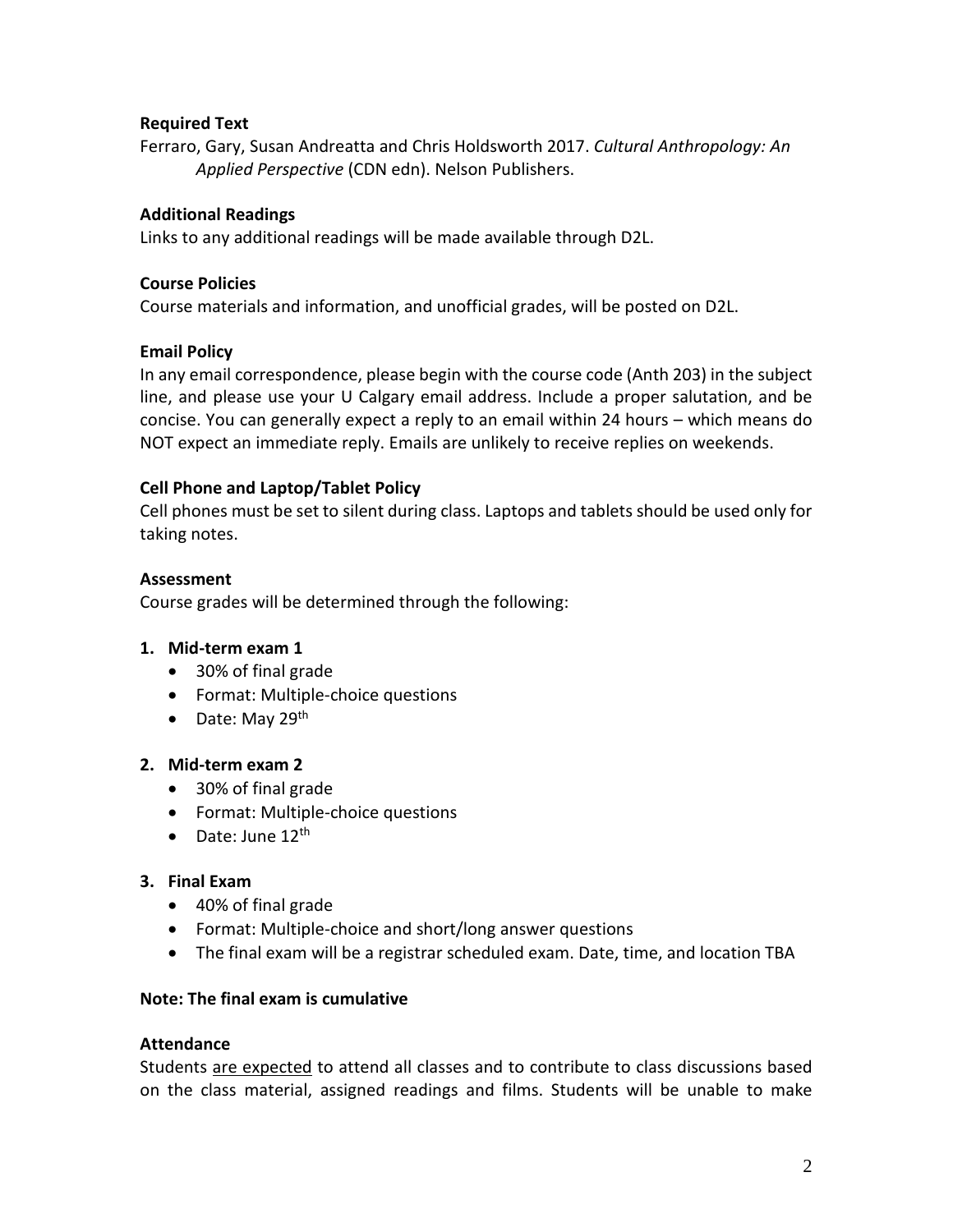valuable contributions to discussion, or benefit from the contributions of others, if the readings have not been done beforehand. As you are required to demonstrate a working knowledge of all course materials in exams, grades will suffer if students are not attending.

#### **Grading Scheme**

Each item of course work will be weighted as above and a final mark out of 100 calculated. This will then be converted to a letter grade as follows:

| A+    | 94.9-100            | А          | 89.9–94.8% A-       | 84.9-89.8%     |
|-------|---------------------|------------|---------------------|----------------|
| B+    | 79.9–84.8%          | R.         | 74.9–79.8 % B-      | 70.9–74.8%     |
| $C +$ | 66.9–70.8 %         | $\sqrt{ }$ | $62.9 - 66.8 \%$ C- | $58.9 - 62.8%$ |
| D+    | $54.9\% - 58.8\%$ D |            | $49.9 - 54.8 \%$ F  | 49.8 and below |

## **Lecture and Readings Schedule**

Please note that the list below is tentative. Some topics will require more attention than others, and we will take more time with them. Any changes will be announced both in class and on D2L.

| May $15th$            | Course introduction, What is Anthropology? (Ch. 1)                |
|-----------------------|-------------------------------------------------------------------|
| May $17th$            | Concept of Culture (Ch. 2), Methods (Ch. 5)                       |
| May $22nd$            | Anthropological History & Theory (Ch. 4)                          |
| May $24th$            | Language and Communication (Ch. 6)                                |
| May $29th$            | <b>Midterm Exam 1, The Cola Conquest</b>                          |
| May $31st$            | Economic Systems (Ch. 7), Marriage and Family (Ch. 8)             |
| June 5 <sup>th</sup>  | Kinship and Descent (Ch. 8), Sex and Gender (Ch. 9)               |
| June7 <sup>th</sup>   | Sex and Gender, cont'd (Ch. 9)                                    |
| June 12 <sup>th</sup> | <b>Midterm Exam 2, Secrets of The Tribe</b>                       |
| June 14 <sup>th</sup> | Social Inequality (Ch. 10), Religion (Ch. 12)                     |
| June 19 <sup>th</sup> | Religion cont'd, Applying Anthropology (Ch. 3)                    |
| June 21st             | Ethics, Art (Ch. 13)                                              |
| June 26 <sup>th</sup> | Final class - Culture Change, Globalization (Ch. 14), Review      |
| June $28th - 30th$    | Registrar-scheduled final exam. Exact date, time and location TBA |
|                       |                                                                   |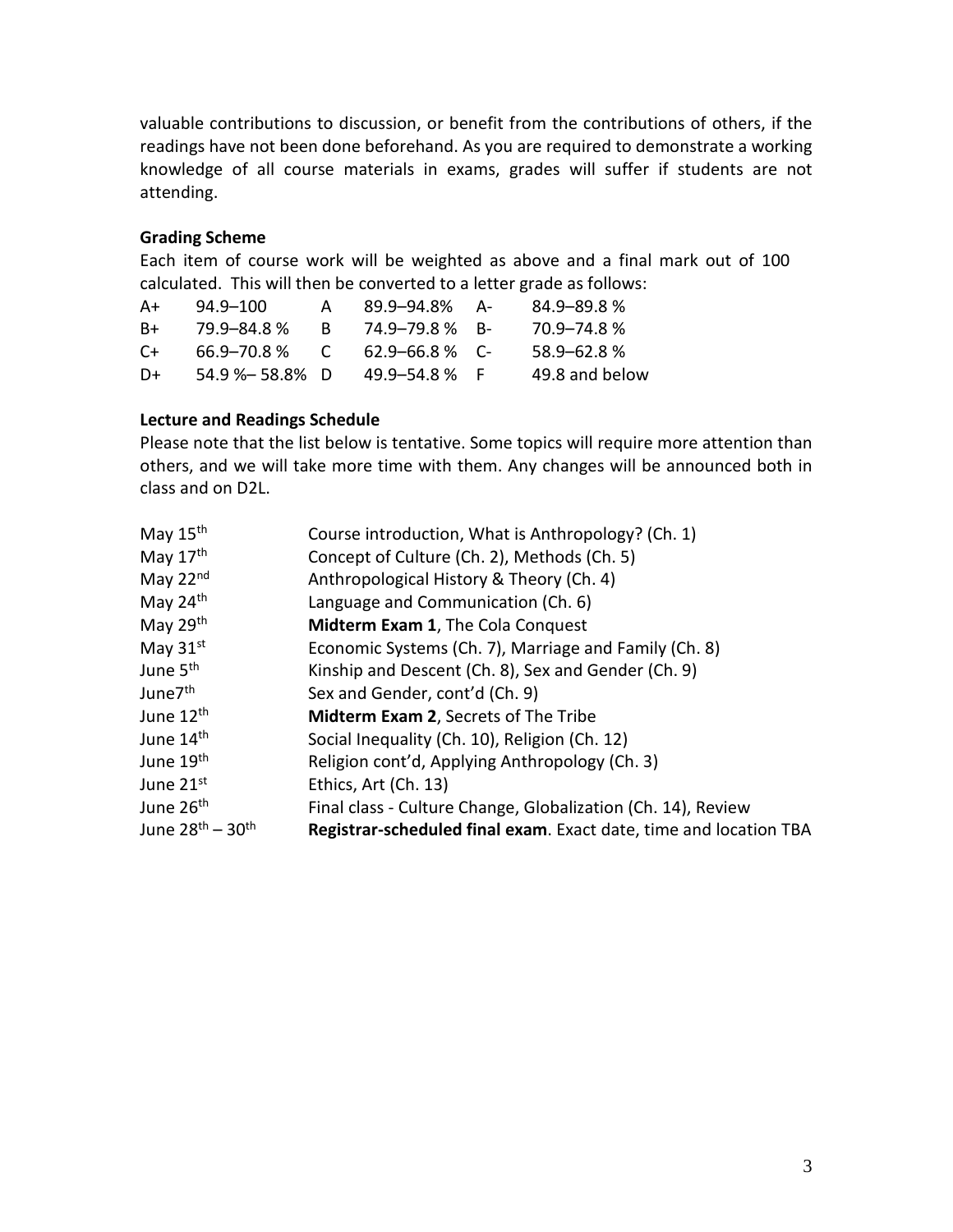## **Deferred Exams:**

A student who is absent from a test for legitimate reasons must discuss an alternative course of action with the instructor. The instructor at their discretion may transfer the percentage weight for the test to the final examination, if there is a final examination in the course, set another test, etc. An instructor will normally make this decision on the basis of verbal information provided by the student. In the event that an instructor feels that they cannot judge the veracity of the information provided, students must be aware that they are responsible for payment of any charge associated with the medical assessment and documentation as this service falls outside the realm of services provided by the Provincial Health Care Plan. Deferral of the registrar scheduled final exam requires Registrar approval.

If a deferred exam is administered, the format of the exam may be different than the original exam.

## **Academic Accommodations**

See: http://www.ucalgary.ca/access/accommodations/policy Students needing an Accommodation because of a Disability or medical condition should communicate this need to Student Accessibility Services in accordance with the Procedure for Accommodations for Students with Disabilities

Students needing an Accommodation based on a Protected Ground other than Disability, should communicate this need, preferably in writing, to the instructor of this course.

# **Academic Integrity**

Academic integrity is essential to the pursuit of learning and scholarship in a university, and to ensuring that a degree from the University of Calgary is a strong signal of each student's individual academic achievements. As a result, the University treats cases of cheating and plagiarism very seriously. Non-academic integrity also constitutes an important component of this program.

For detailed information on what constitutes academic and non-academic misconduct, please refer to the following link: http://www.ucalgary.ca/pubs/calendar/current/k-2- 1.html

All suspected cases of academic and non-academic misconduct will be investigated following procedures outlined in the University Calendar. If you have questions or concerns about what constitutes appropriate academic behavior or appropriate research and citation methods, you are expected to seek out additional information on academic integrity from your instructor or from other institutional resources.

Where there is a criminal act involved in plagiarism, cheating or other academic misconduct, e.g., theft (taking another student's paper from their possession, or from the possession of a faculty member without permission), breaking and entering (forcibly entering an office to gain access to papers, grades or records), forgery, personation and conspiracy (impersonating another student by agreement and writing their paper) and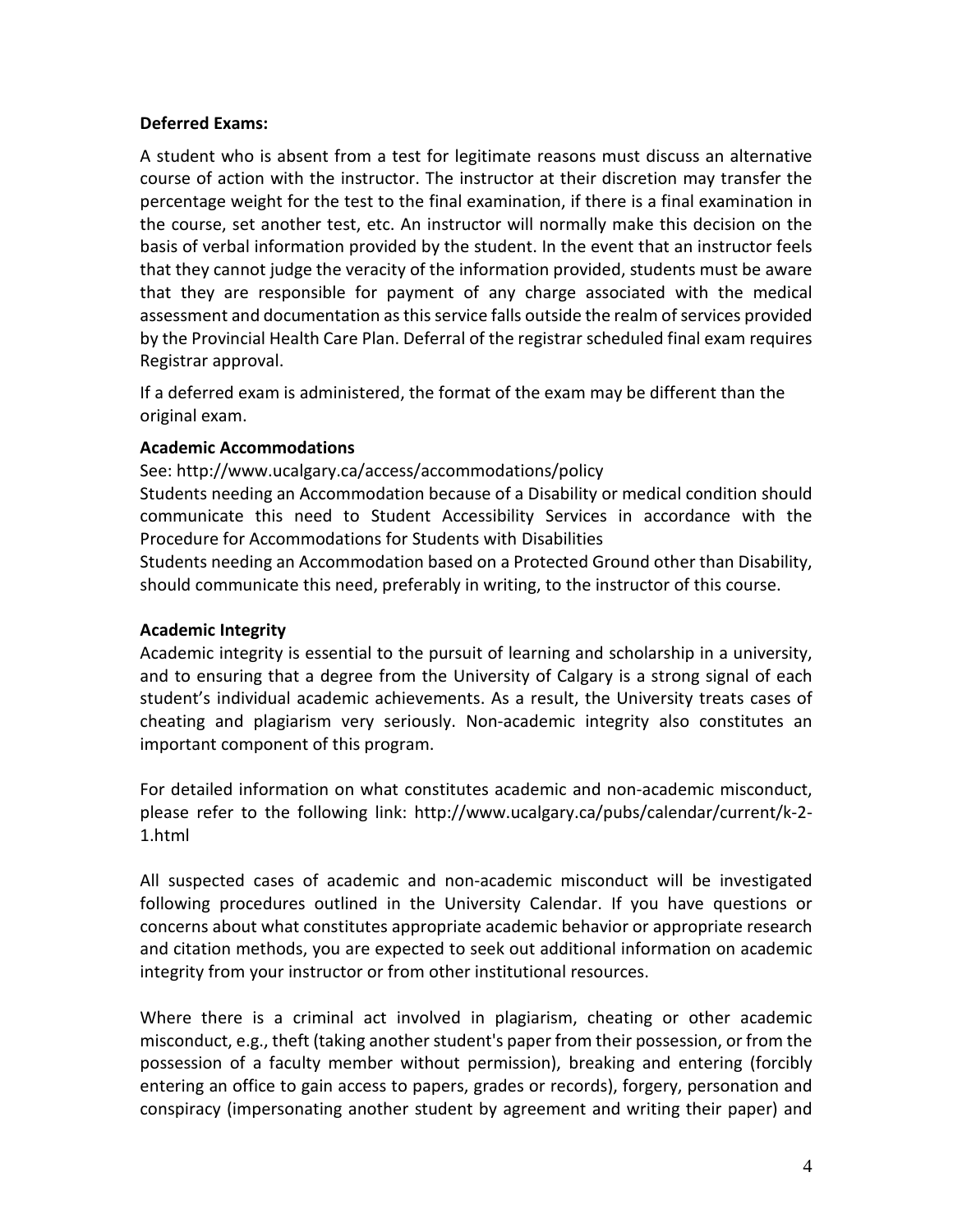other such offences under the Criminal Code of Canada, the University may take legal advice on the appropriate response and, where appropriate, refer the matter to the police, in addition to or in substitution for any action taken under these regulations by the University

## **Teaching Evaluations / USRIS (Universal Student Ratings of Instruction)**

At the University of Calgary, feedback provided by students through the Universal Student Ratings of Instruction (USRI) survey provides valuable information to help with evaluating instruction, enhancing learning and teaching, and selecting courses. Your responses make a difference, please participate! Website: http://www.ucalgary.ca/usri/

## **Writing Across the Curriculum**

Writing skills are not exclusive to English courses and, in fact, should cross all disciplines. The University supports the belief that throughout their University careers, students should be taught how to write well so that when they graduate their writing abilities will be far above the minimal standards required at entrance. Consistent with this belief, students are expected to do a substantial amount of writing in their University courses and, where appropriate, members of faculty can and should use writing and the grading thereof as a factor in the evaluation of student work. The services provided by the Writing Support, part of the Student Success Centre, can be utilized by all undergraduate and graduate students who feel they require further assistance.

**Emergency Evacuation Assembly Points:** In the event of an emergency that requires evacuation, please refer to the following link to become familiar with the assembly points for the class: http://www.ucalgary.ca/emergencyplan/assemblypoints.

# **Freedom of Information and Protection of Privacy Act:**

The University of Calgary is committed to protecting the privacy of individuals who work and study at the University or who otherwise interact with the University in accordance with the standards set out in the Freedom of Information and Protection of Privacy Act. Please refer to the following link for detailed information: http://www.ucalgary.ca/legalservices/foip

The Department of Anthropology and Archaeology's FOIP (Freedom of Information and Privacy) policy requires all reports/examinations to be returned to students during class time or the instructor's office hours. Any term work not picked up will be placed in the Anthropology and Archaeology Office (ES620) for distribution. Any student not wishing to have their work placed in the office must make alternative arrangements with the course instructor early in the term.

**Safewalk Information:** Campus Security, in partnership with the Students' Union, provides the Safewalk service, 24 hours a day to any location on Campus including the LRT, parking lots, bus zones and University residences. Contact Campus Security at (403)